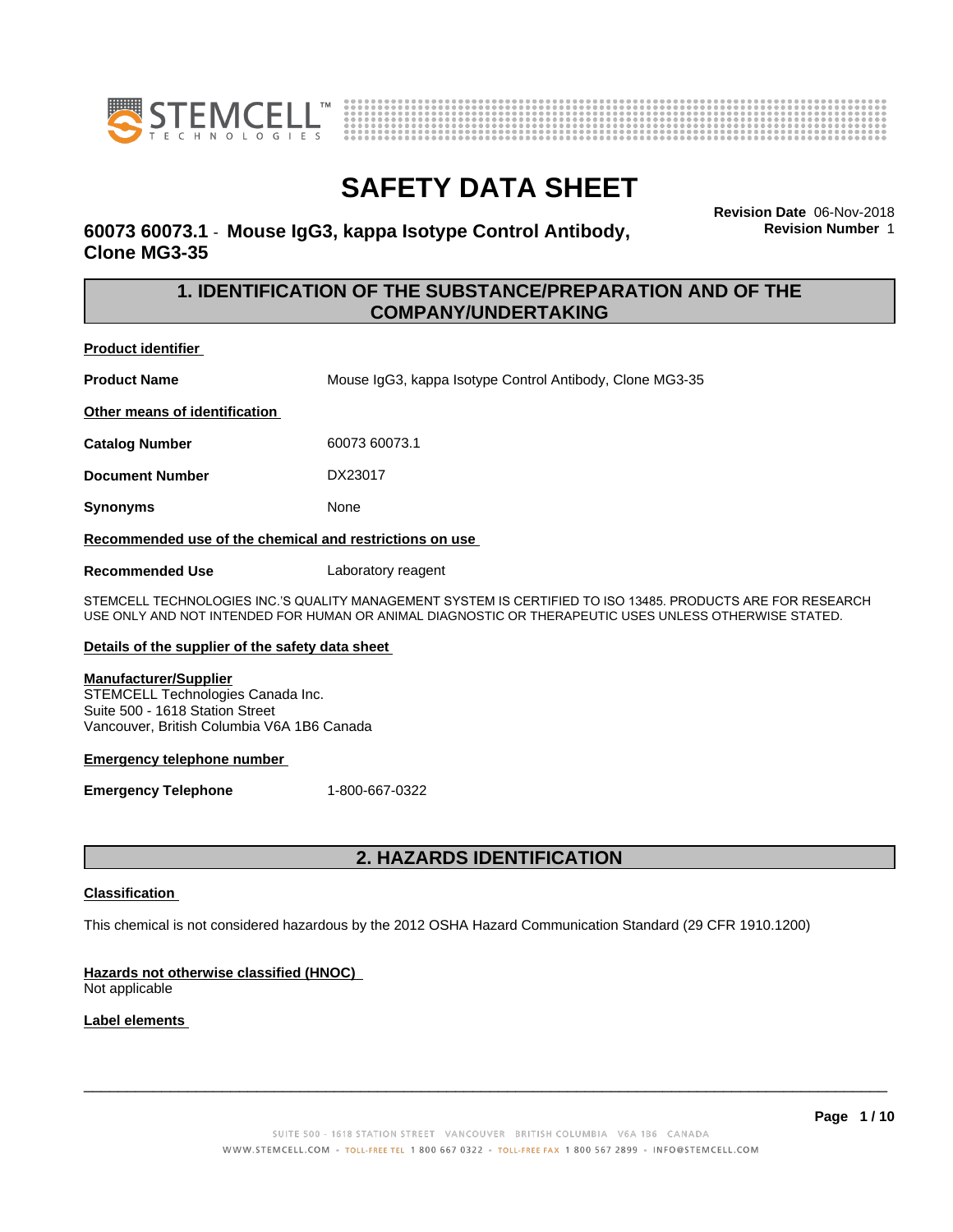



# \_\_\_\_\_\_\_\_\_\_\_\_\_\_\_\_\_\_\_\_\_\_\_\_\_\_\_\_\_\_\_\_\_\_\_\_\_\_\_\_\_\_\_\_\_\_\_\_\_\_\_\_\_\_\_\_\_\_\_\_\_\_\_\_\_\_\_\_\_\_\_\_\_\_\_\_\_\_\_\_\_\_\_\_\_\_\_\_\_\_\_\_\_ **Revision Date** 06-Nov-2018 **60073 60073.1** - **Mouse IgG3, kappa Isotype Control Antibody, Clone MG3-35**

**Revision Number** 1

**Hazard statements** Not a hazardous substance or mixture according to the Globally Harmonized System (GHS) The product contains no substances which at their given concentration, are considered to be hazardous to health. **Appearance** Clear **Physical state** Liquid **Odor** No information available

**Other Information**

Not applicable

**Unknown acute toxicity** 0 % of the mixture consists of ingredient(s) of unknown toxicity

0 % of the mixture consists of ingredient(s) of unknown acute oral toxicity

0 % of the mixture consists of ingredient(s) of unknown acute dermal toxicity

0 % of the mixture consists of ingredient(s) of unknown acute inhalation toxicity (gas)

0 % of the mixture consists of ingredient(s) of unknown acute inhalation toxicity (vapor)

0 % of the mixture consists of ingredient(s) of unknown acute inhalation toxicity (dust/mist)

### **3. COMPOSITION/INFORMATION ON INGREDIENTS**

### **Substance**

Not applicable.

### **Mixture**

Not a hazardous substance or mixture according to the Globally Harmonized System (GHS)

\*The exact percentage (concentration) of composition has been withheld as a trade secret.

# **4. FIRST AID MEASURES**

### **Description of first aid measures**

**Inhalation** Remove to fresh air.

**Eye contact Rinse thoroughly with plenty of water for at least 15 minutes, lifting lower and upper eyelids.** Consult a physician.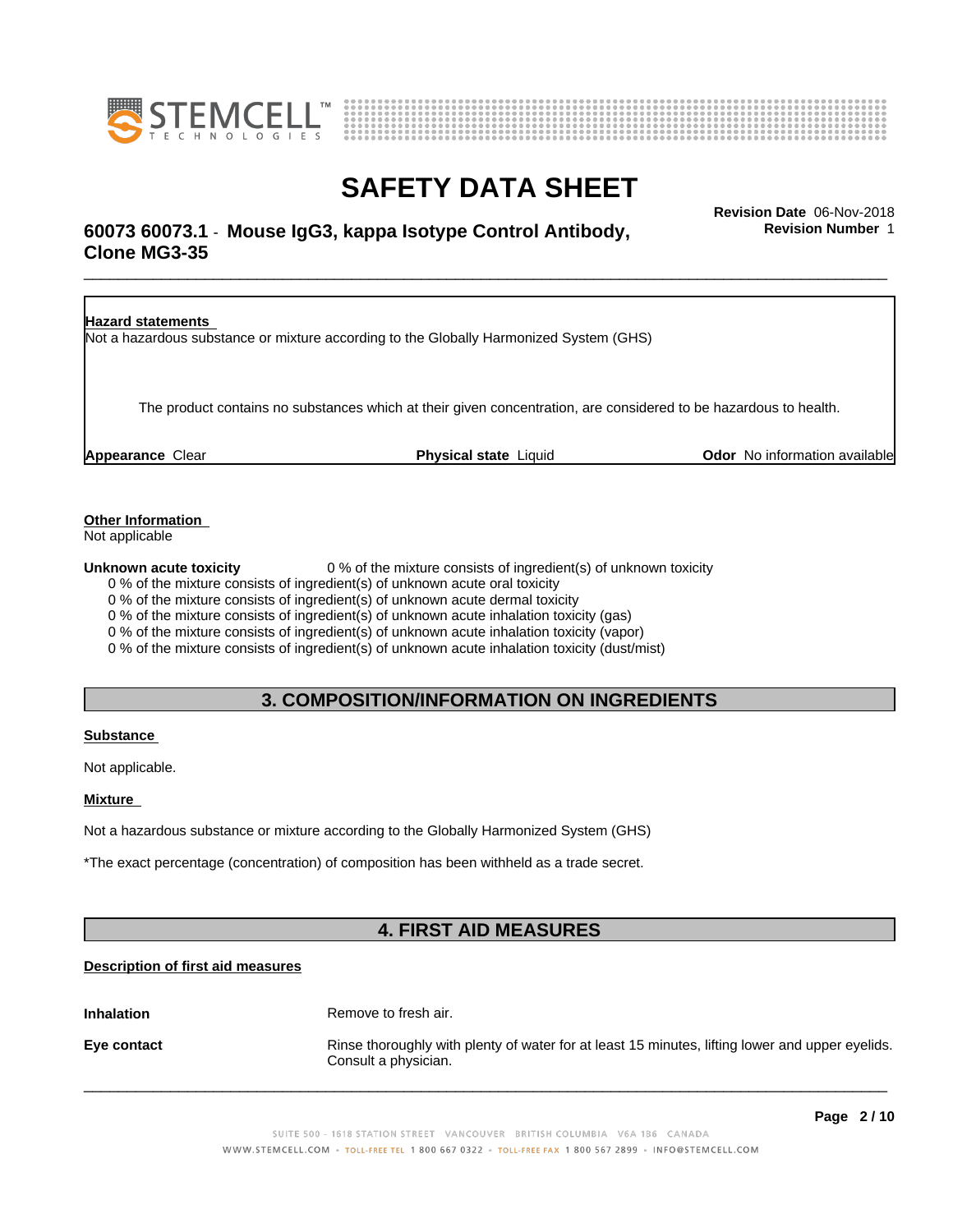



# \_\_\_\_\_\_\_\_\_\_\_\_\_\_\_\_\_\_\_\_\_\_\_\_\_\_\_\_\_\_\_\_\_\_\_\_\_\_\_\_\_\_\_\_\_\_\_\_\_\_\_\_\_\_\_\_\_\_\_\_\_\_\_\_\_\_\_\_\_\_\_\_\_\_\_\_\_\_\_\_\_\_\_\_\_\_\_\_\_\_\_\_\_ **Revision Date** 06-Nov-2018 **60073 60073.1** - **Mouse IgG3, kappa Isotype Control Antibody, Clone MG3-35**

**Skin contact** Wash skin with soap and water. **Ingestion Clean mouth with water and drink afterwards plenty of water. Most important symptoms and effects, both acute and delayed Symptoms** No information available. **Indication of any immediate medical attention and special treatment needed Note to physicians** Treat symptomatically. **5. FIRE-FIGHTING MEASURES Suitable Extinguishing Media** Use extinguishing measures that are appropriate to local circumstances and the surrounding environment. **Unsuitable extinguishing media** CAUTION: Use of water spray when fighting fire may be inefficient. **Specific hazards arising from the chemical** No information available. **Explosion data Sensitivity to Mechanical Impact** None. **Sensitivity to Static Discharge** None.

**Special protective equipment for fire-fighters** Firefighters should wear self-contained breathing apparatus and full firefighting turnout gear. Use personal protection equipment.

### **6. ACCIDENTAL RELEASE MEASURES**

**Personal precautions, protective equipment and emergency procedures**

**Personal precautions** Ensure adequate ventilation.

**Environmental precautions**

**Environmental precautions** See Section 12 for additional Ecological Information.

**Methods and material for containment and cleaning up**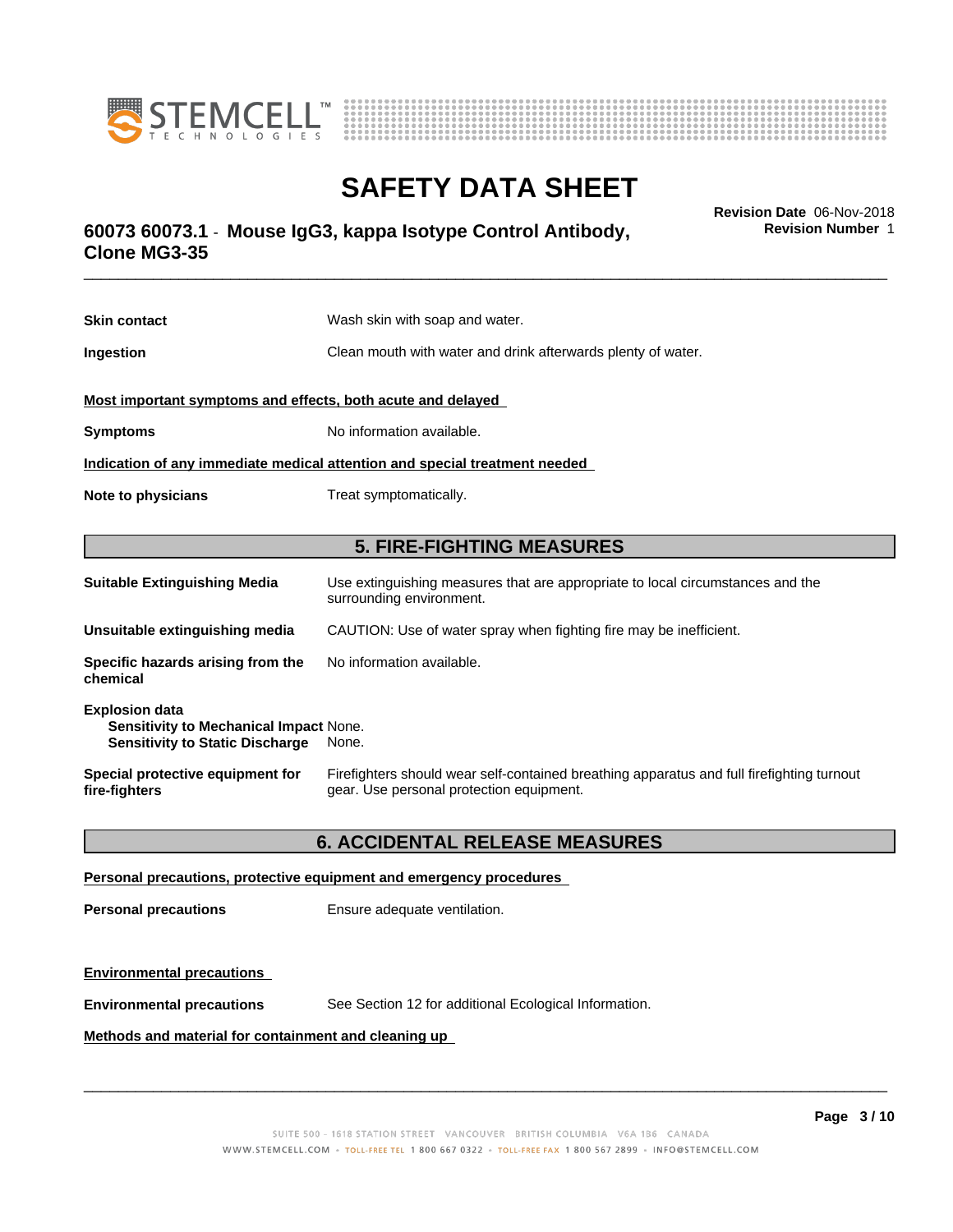



**Revision Number** 1

# \_\_\_\_\_\_\_\_\_\_\_\_\_\_\_\_\_\_\_\_\_\_\_\_\_\_\_\_\_\_\_\_\_\_\_\_\_\_\_\_\_\_\_\_\_\_\_\_\_\_\_\_\_\_\_\_\_\_\_\_\_\_\_\_\_\_\_\_\_\_\_\_\_\_\_\_\_\_\_\_\_\_\_\_\_\_\_\_\_\_\_\_\_ **Revision Date** 06-Nov-2018 **60073 60073.1** - **Mouse IgG3, kappa Isotype Control Antibody, Clone MG3-35**

| <b>Methods for containment</b>         | Prevent further leakage or spillage if safe to do so.                                |  |
|----------------------------------------|--------------------------------------------------------------------------------------|--|
| Methods for cleaning up                | Pick up and transfer to properly labeled containers.                                 |  |
| <b>Prevention of secondary hazards</b> | Clean contaminated objects and areas thoroughly observing environmental regulations. |  |

### **7. HANDLING AND STORAGE**

### **Precautions for safe handling**

**Advice on safe handling** Handle in accordance with good industrial hygiene and safety practice.

### **Conditions for safe storage, including any incompatibilities**

**Storage Conditions** Keep containers tightly closed in a dry, cool and well-ventilated place.

## **8. EXPOSURE CONTROLS/PERSONAL PROTECTION**

# **Control parameters Exposure Limits** This product, as supplied, does not contain any hazardous materials with occupational exposure limits established by the region specific regulatory bodies. **Appropriate engineering controls Engineering controls** Showers Eyewash stations Ventilation systems. **Individual protection measures, such as personal protective equipment Eye/face protection** No special protective equipment required. **Skin and body protection** No special protective equipment required. **Respiratory protection** No protective equipment is needed under normal use conditions. If exposure limits are exceeded or irritation is experienced, ventilation and evacuation may be required.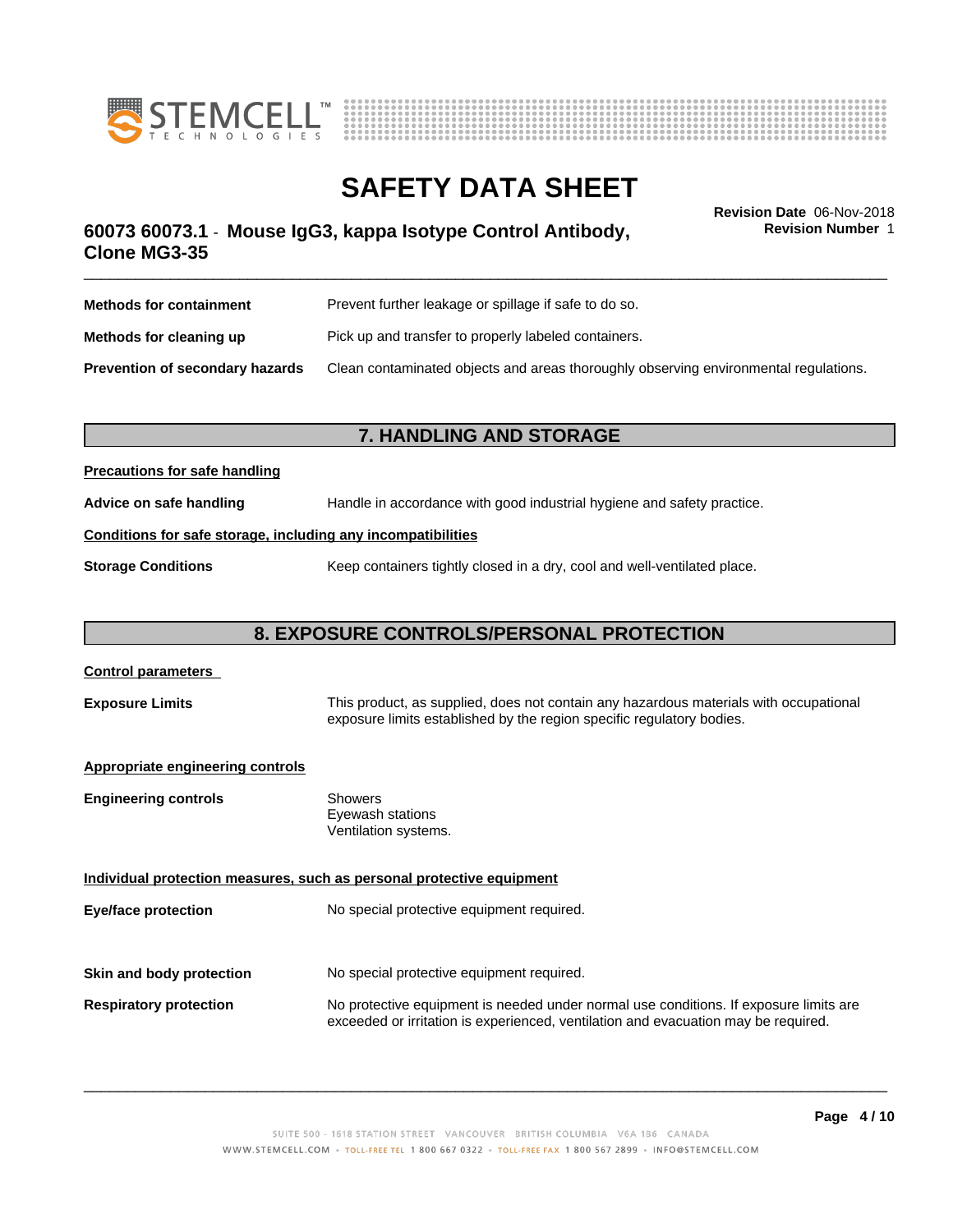



# \_\_\_\_\_\_\_\_\_\_\_\_\_\_\_\_\_\_\_\_\_\_\_\_\_\_\_\_\_\_\_\_\_\_\_\_\_\_\_\_\_\_\_\_\_\_\_\_\_\_\_\_\_\_\_\_\_\_\_\_\_\_\_\_\_\_\_\_\_\_\_\_\_\_\_\_\_\_\_\_\_\_\_\_\_\_\_\_\_\_\_\_\_ **Revision Date** 06-Nov-2018 **60073 60073.1** - **Mouse IgG3, kappa Isotype Control Antibody, Clone MG3-35**

**General hygiene considerations** Handle in accordance with good industrial hygiene and safety practice.

### **9. PHYSICAL AND CHEMICAL PROPERTIES**

### **Information on basic physical and chemical properties**

**Physical state** Liquid **Appearance** Clear<br> **Color** No inf

**Explosive properties**<br> **Oxidizing properties**<br>
No information available **Oxidizing properties Property Remarks •Method Property Remarks •Method pH** No data available None known<br> **Melting point / freezing point** No data available None known **Melting point / freezing point** No data available None known<br> **Boiling point / boiling range** No data available None known **Boiling point / boiling range Flash point No data available None known Evaporation rate** *rate* No data available **None known Flammability (solid, gas)** No data available None known **Flammability Limit in Air Air 1988 1999 <b>1999 1999 <b>1999 1999 1999 1999 1999 1999 1999 1999 1999 1999 1999 1999 1999 1999 1999 1999 1999 1999 1999 1999 1999 1999 1999 Upper flammability limit:** No data available **Lower flammability limit:** No data available **Vapor pressure No data available None known Vapor density No data available and the Shown Relative density and the None known Relative density and None known Relative density No data available and the Shown None known**<br> **Water solubility No data available None known None known Water solubility Solubility in other solvents** No data available **None known**<br> **Partition coefficient** No data available None known<br>
None known **Partition coefficient**<br> **Autoignition temperature**<br>
No data available None None known<br>
None known **Autoignition temperature** Mo data available Mone known<br> **Decomposition temperature** No data available None known **Decomposition temperature** No data available<br> **Kinematic viscosity** No data available **Kinematic viscosity No data available None known**<br> **Notata available None known**<br>
Notata available **None known Dynamic viscosity No data available None known** 

**Other Information VOC** Content (%)

**No information available Odor** No information available **Odor threshold** No information available

**Softening point** No information available **Molecular weight** No information available **Molecular formula No information available**<br>**VOC Content (%)** No information available **Liquid Density** No information available **Bulk density** No information available

# **10. STABILITY AND REACTIVITY**

**Reactivity No information available.** 

 $\overline{\phantom{a}}$  ,  $\overline{\phantom{a}}$  ,  $\overline{\phantom{a}}$  ,  $\overline{\phantom{a}}$  ,  $\overline{\phantom{a}}$  ,  $\overline{\phantom{a}}$  ,  $\overline{\phantom{a}}$  ,  $\overline{\phantom{a}}$  ,  $\overline{\phantom{a}}$  ,  $\overline{\phantom{a}}$  ,  $\overline{\phantom{a}}$  ,  $\overline{\phantom{a}}$  ,  $\overline{\phantom{a}}$  ,  $\overline{\phantom{a}}$  ,  $\overline{\phantom{a}}$  ,  $\overline{\phantom{a}}$ 

**Revision Number** 1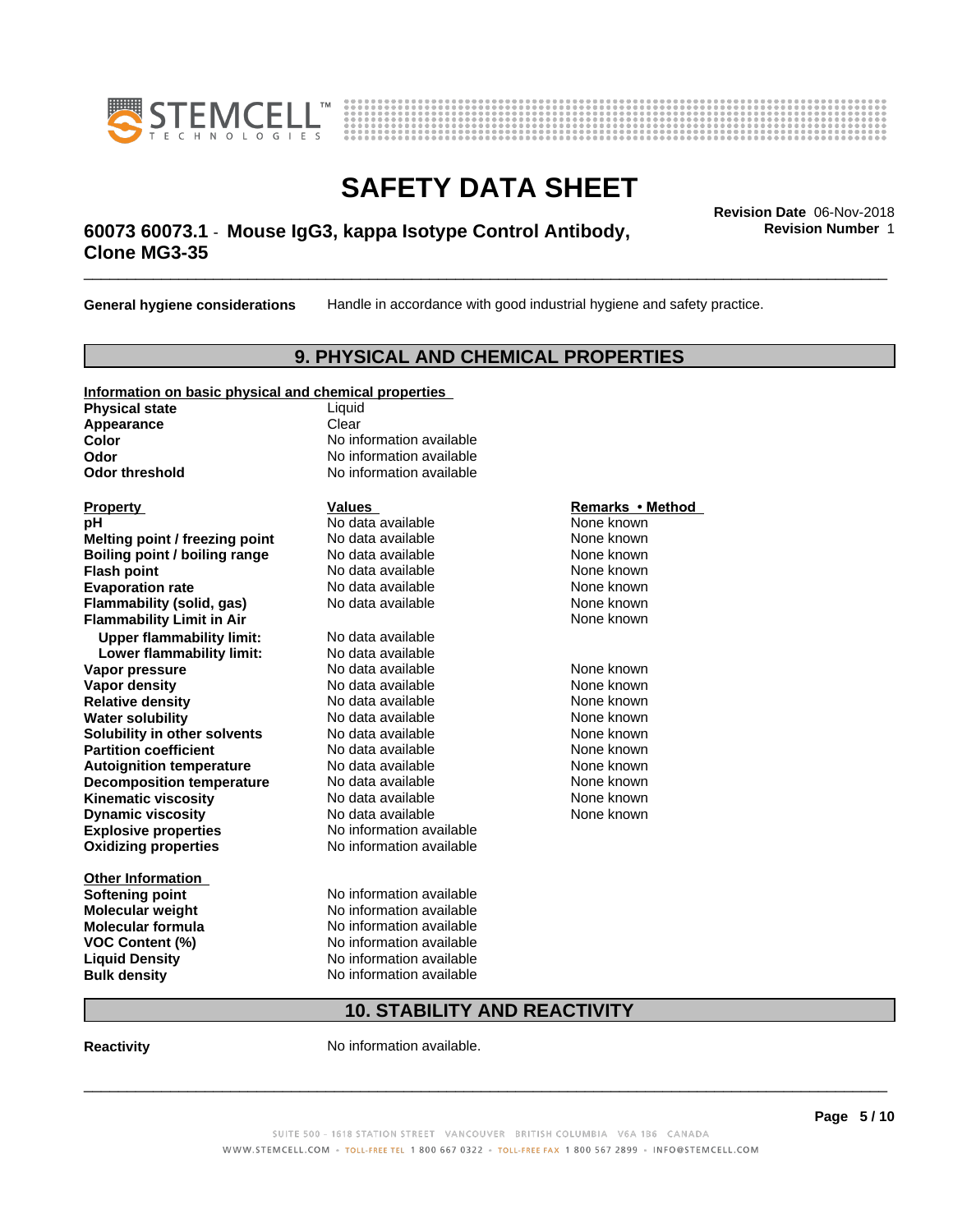



# \_\_\_\_\_\_\_\_\_\_\_\_\_\_\_\_\_\_\_\_\_\_\_\_\_\_\_\_\_\_\_\_\_\_\_\_\_\_\_\_\_\_\_\_\_\_\_\_\_\_\_\_\_\_\_\_\_\_\_\_\_\_\_\_\_\_\_\_\_\_\_\_\_\_\_\_\_\_\_\_\_\_\_\_\_\_\_\_\_\_\_\_\_ **Revision Date** 06-Nov-2018 **60073 60073.1** - **Mouse IgG3, kappa Isotype Control Antibody, Clone MG3-35**

**Revision Number** 1

| <b>Chemical stability</b>                                        | Stable under normal conditions.                                            |
|------------------------------------------------------------------|----------------------------------------------------------------------------|
| Possibility of hazardous reactions None under normal processing. |                                                                            |
| <b>Conditions to avoid</b>                                       | None known based on information supplied.                                  |
| Incompatible materials                                           | None known based on information supplied.                                  |
|                                                                  | Hazardous decomposition products None known based on information supplied. |

## **11. TOXICOLOGICAL INFORMATION**

### **Information on likely routes of exposure**

#### **Product Information**

| <b>Inhalation</b>   | Specific test data for the substance or mixture is not available.            |
|---------------------|------------------------------------------------------------------------------|
| Eye contact         | Specific test data for the substance or mixture is not available.            |
| <b>Skin contact</b> | Specific test data for the substance or mixture is not available.            |
| Ingestion           | Specific test data for the substance or mixture is not available.            |
|                     | Symptoms related to the physical, chemical and toxicological characteristics |
|                     |                                                                              |

**Symptoms** No information available.

#### **Numerical measures of toxicity**

#### **Acute toxicity**

#### **The following values are calculated based on chapter 3.1 of the GHS document** .

#### **Unknown acute toxicity** 0 % of the mixture consists of ingredient(s) of unknown toxicity

0 % of the mixture consists of ingredient(s) of unknown acute oral toxicity

0 % of the mixture consists of ingredient(s) of unknown acute dermal toxicity

0 % of the mixture consists of ingredient(s) of unknown acute inhalation toxicity (gas)

0 % of the mixture consists of ingredient(s) of unknown acute inhalation toxicity (vapor)

0 % of the mixture consists of ingredient(s) of unknown acute inhalation toxicity (dust/mist)

### **Delayed and immediate effects as well as chronic effects from short and long-term exposure**

**Skin corrosion/irritation** No information available.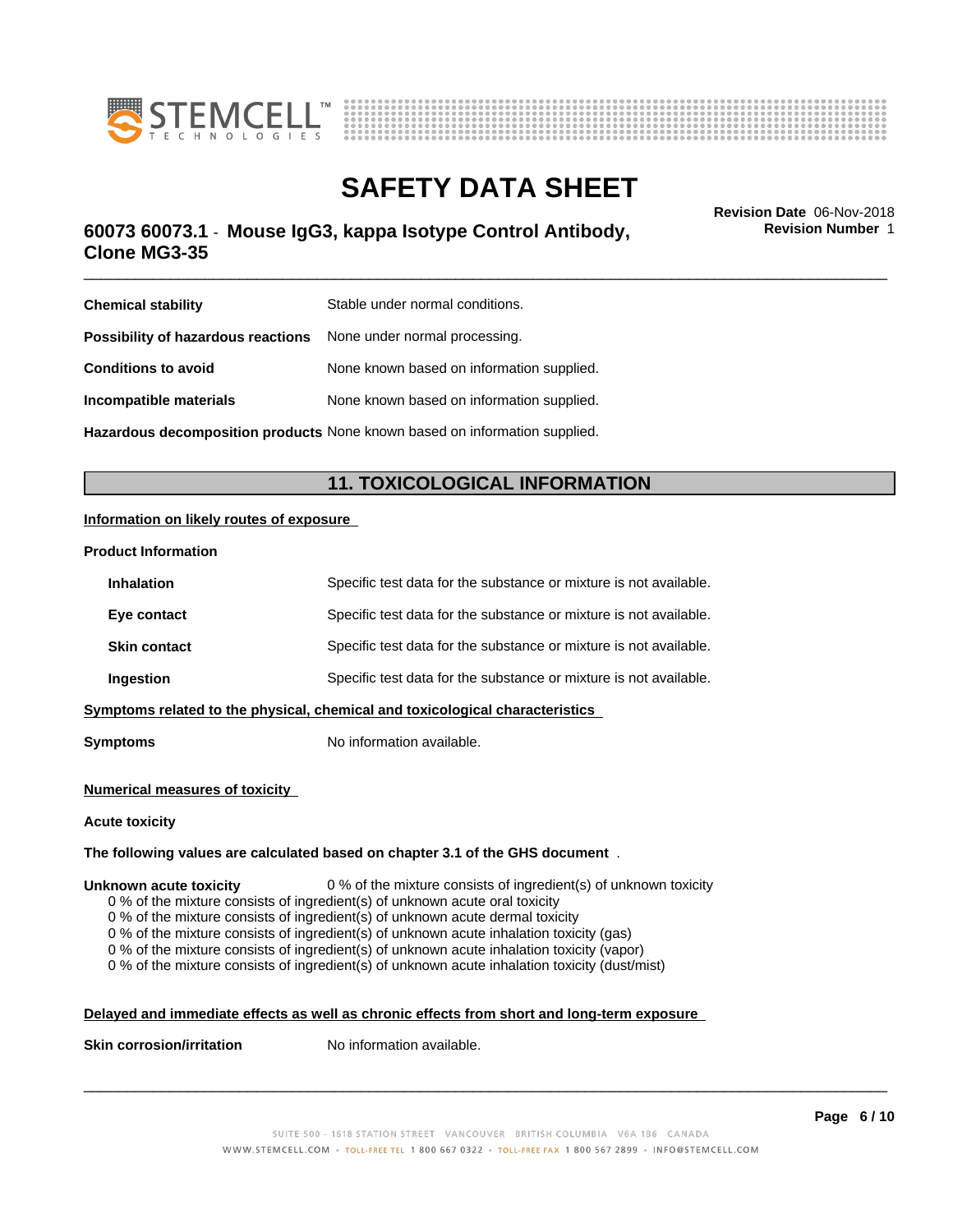



# \_\_\_\_\_\_\_\_\_\_\_\_\_\_\_\_\_\_\_\_\_\_\_\_\_\_\_\_\_\_\_\_\_\_\_\_\_\_\_\_\_\_\_\_\_\_\_\_\_\_\_\_\_\_\_\_\_\_\_\_\_\_\_\_\_\_\_\_\_\_\_\_\_\_\_\_\_\_\_\_\_\_\_\_\_\_\_\_\_\_\_\_\_ **Revision Date** 06-Nov-2018 **60073 60073.1** - **Mouse IgG3, kappa Isotype Control Antibody, Clone MG3-35**

**Serious eye damage/eye irritation** No information available. **Respiratory or skin sensitization** No information available. **Germ cell mutagenicity** No information available. **Carcinogenicity** No information available. **Reproductive toxicity** No information available. **STOT** - single exposure No information available. **STOT** - **repeated exposure** No information available. **Aspiration hazard** No information available.

### **12. ECOLOGICAL INFORMATION**

| <b>Ecotoxicity</b>            | ٠                                  |
|-------------------------------|------------------------------------|
| Persistence and degradability | No information available.          |
| <b>Bioaccumulation</b>        | There is no data for this product. |
| Other adverse effects         | No information available.          |

### **13. DISPOSAL CONSIDERATIONS**

| Waste treatment methods                |                                                                                                                    |
|----------------------------------------|--------------------------------------------------------------------------------------------------------------------|
| Waste from residues/unused<br>products | Dispose of in accordance with local regulations. Dispose of waste in accordance with<br>environmental legislation. |
| Contaminated packaging                 | Do not reuse empty containers.                                                                                     |
| <b>US EPA Waste Number</b>             | P <sub>105</sub>                                                                                                   |

# **14. TRANSPORT INFORMATION**

 $\overline{\phantom{a}}$  ,  $\overline{\phantom{a}}$  ,  $\overline{\phantom{a}}$  ,  $\overline{\phantom{a}}$  ,  $\overline{\phantom{a}}$  ,  $\overline{\phantom{a}}$  ,  $\overline{\phantom{a}}$  ,  $\overline{\phantom{a}}$  ,  $\overline{\phantom{a}}$  ,  $\overline{\phantom{a}}$  ,  $\overline{\phantom{a}}$  ,  $\overline{\phantom{a}}$  ,  $\overline{\phantom{a}}$  ,  $\overline{\phantom{a}}$  ,  $\overline{\phantom{a}}$  ,  $\overline{\phantom{a}}$ 

**Revision Number** 1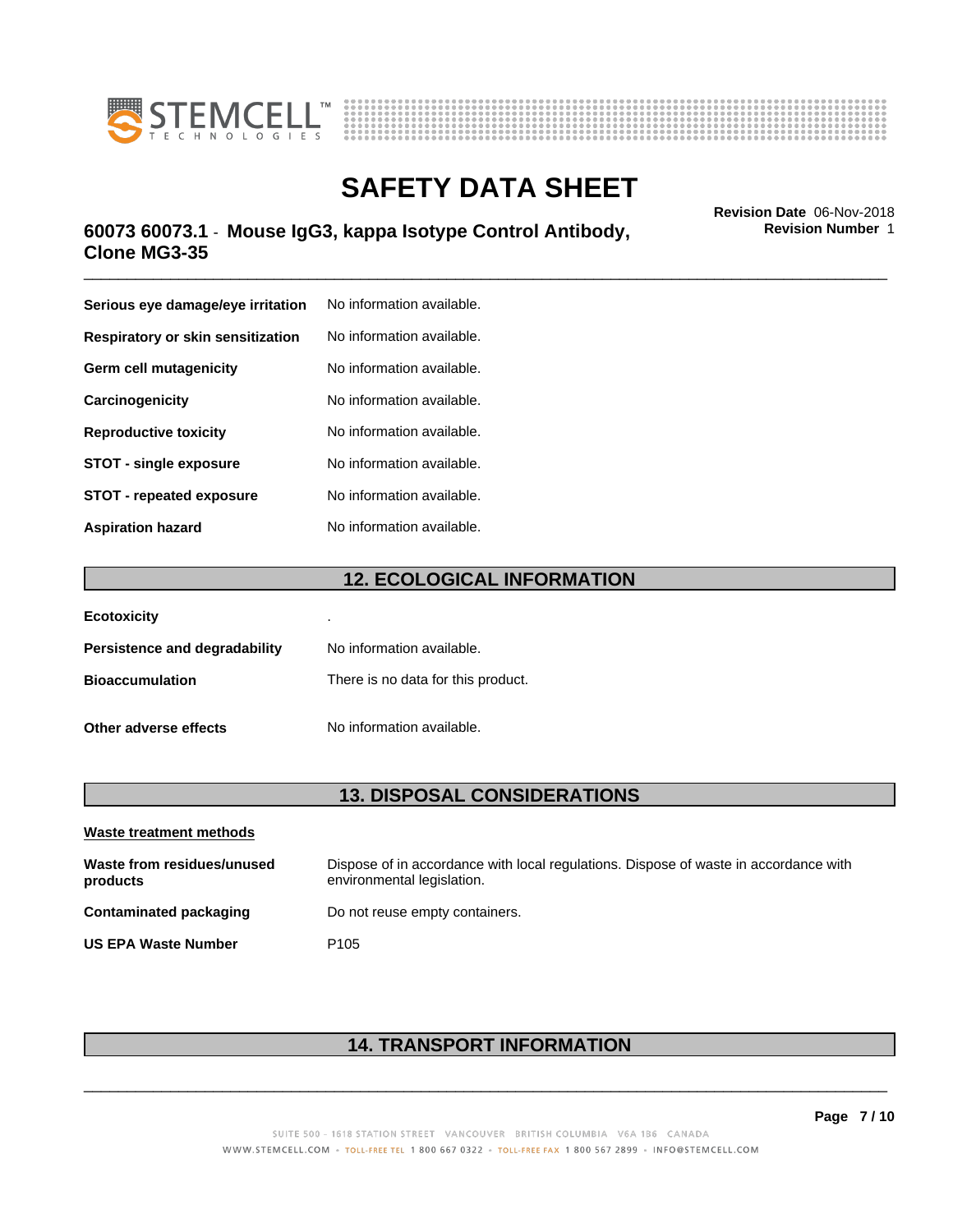



\_\_\_\_\_\_\_\_\_\_\_\_\_\_\_\_\_\_\_\_\_\_\_\_\_\_\_\_\_\_\_\_\_\_\_\_\_\_\_\_\_\_\_\_\_\_\_\_\_\_\_\_\_\_\_\_\_\_\_\_\_\_\_\_\_\_\_\_\_\_\_\_\_\_\_\_\_\_\_\_\_\_\_\_\_\_\_\_\_\_\_\_\_ **Revision Date** 06-Nov-2018 **60073 60073.1** - **Mouse IgG3, kappa Isotype Control Antibody, Clone MG3-35**

| <u>DOT</u>  | Not regulated |
|-------------|---------------|
| <b>TDG</b>  | Not regulated |
| <b>MEX</b>  | Not regulated |
| ICAO (air)  | Not regulated |
| <b>IATA</b> | Not regulated |
| <b>IMDG</b> | Not regulated |
| <b>RID</b>  | Not regulated |
| <b>ADR</b>  | Not regulated |
| <b>ADN</b>  | Not regulated |

### **15. REGULATORY INFORMATION**

| <b>International Inventories</b> |                 |  |
|----------------------------------|-----------------|--|
| <b>TSCA</b>                      | Complies        |  |
| <b>DSL/NDSL</b>                  | Complies        |  |
| <b>EINECS/ELINCS</b>             | Complies        |  |
| <b>ENCS</b>                      | Does not comply |  |
| <b>IECSC</b>                     | Complies        |  |
| <b>KECL</b>                      | Complies        |  |
| <b>PICCS</b>                     | Complies        |  |
| <b>AICS</b>                      | Complies        |  |

 **Legend:**

 **TSCA** - United States Toxic Substances Control Act Section 8(b) Inventory

 **DSL/NDSL** - Canadian Domestic Substances List/Non-Domestic Substances List

 **EINECS/ELINCS** - European Inventory of Existing Chemical Substances/European List of Notified Chemical Substances

 **ENCS** - Japan Existing and New Chemical Substances

 **IECSC** - China Inventory of Existing Chemical Substances

 **KECL** - Korean Existing and Evaluated Chemical Substances

 **PICCS** - Philippines Inventory of Chemicals and Chemical Substances

 **AICS** - Australian Inventory of Chemical Substances

### **US Federal Regulations**

### **SARA 313**

Section 313 of Title III of the Superfund Amendments and Reauthorization Act of 1986 (SARA). This product does not contain any chemicals which are subject to the reporting requirements of the Act and Title 40 of the Code of Federal Regulations, Part 372.

 $\overline{\phantom{a}}$  ,  $\overline{\phantom{a}}$  ,  $\overline{\phantom{a}}$  ,  $\overline{\phantom{a}}$  ,  $\overline{\phantom{a}}$  ,  $\overline{\phantom{a}}$  ,  $\overline{\phantom{a}}$  ,  $\overline{\phantom{a}}$  ,  $\overline{\phantom{a}}$  ,  $\overline{\phantom{a}}$  ,  $\overline{\phantom{a}}$  ,  $\overline{\phantom{a}}$  ,  $\overline{\phantom{a}}$  ,  $\overline{\phantom{a}}$  ,  $\overline{\phantom{a}}$  ,  $\overline{\phantom{a}}$ 

**Revision Number** 1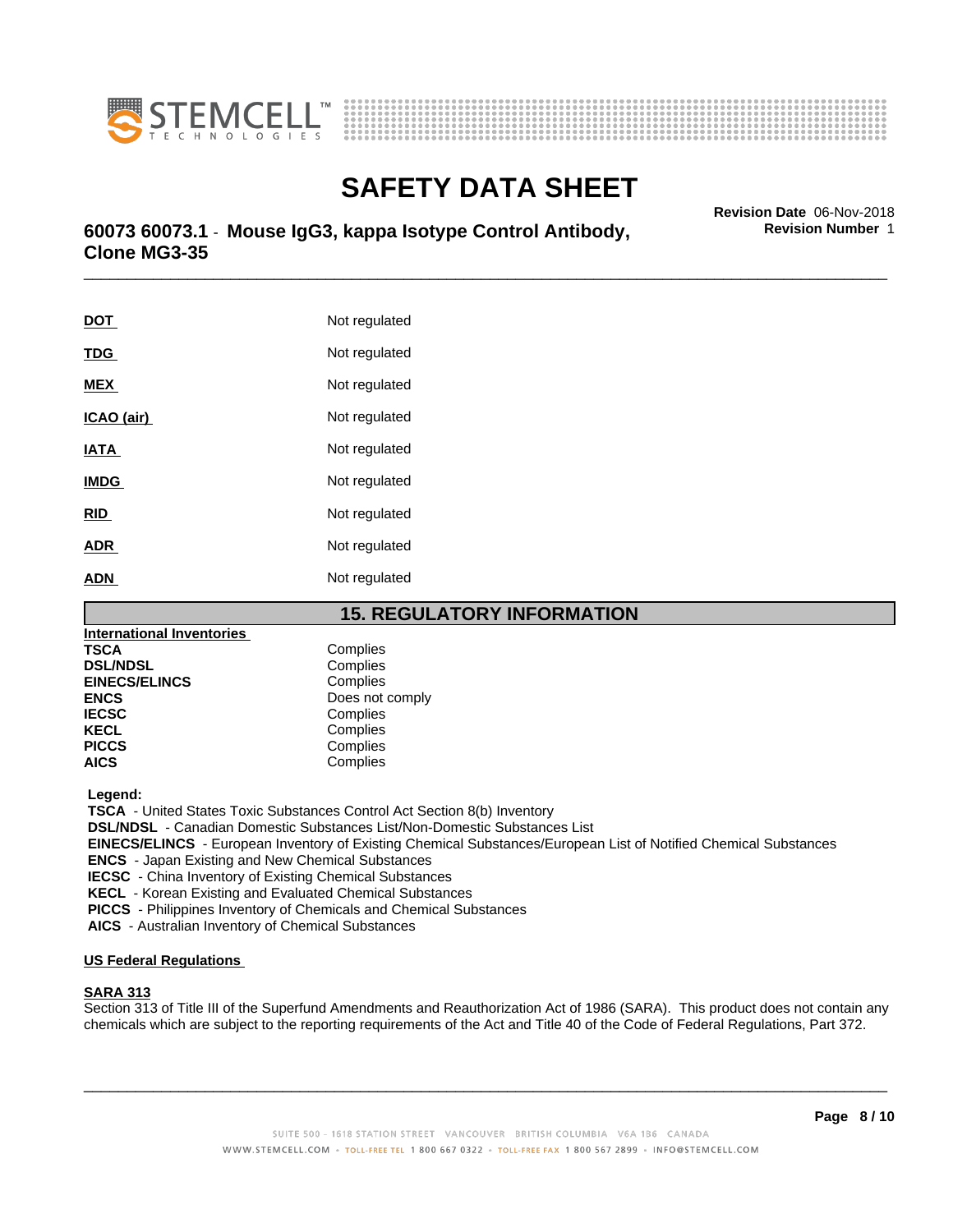



# **SAFETY DATA SHEET**<br>Revision Date 06-Nov-2018

**Revision Number** 1

# \_\_\_\_\_\_\_\_\_\_\_\_\_\_\_\_\_\_\_\_\_\_\_\_\_\_\_\_\_\_\_\_\_\_\_\_\_\_\_\_\_\_\_\_\_\_\_\_\_\_\_\_\_\_\_\_\_\_\_\_\_\_\_\_\_\_\_\_\_\_\_\_\_\_\_\_\_\_\_\_\_\_\_\_\_\_\_\_\_\_\_\_\_ **Revision Date** 06-Nov-2018 **60073 60073.1** - **Mouse IgG3, kappa Isotype Control Antibody, Clone MG3-35**

| SARA 311/312 Hazard Categories    |    |  |
|-----------------------------------|----|--|
| Acute health hazard               | No |  |
| <b>Chronic Health Hazard</b>      | No |  |
| <b>Fire hazard</b>                | No |  |
| Sudden release of pressure hazard | N٥ |  |
| <b>Reactive Hazard</b>            | No |  |

### **CWA (Clean WaterAct)**

This product does not contain any substances regulated as pollutants pursuant to the Clean Water Act (40 CFR 122.21 and 40 CFR 122.42).

### **CERCLA**

This material, as supplied, does not contain any substances regulated as hazardous substances under the Comprehensive Environmental Response Compensation and Liability Act (CERCLA) (40 CFR 302) or the Superfund Amendments and Reauthorization Act (SARA) (40 CFR 355). There may be specific reporting requirements at the local, regional, or state level pertaining to releases of this material.

### **US State Regulations**

#### **California Proposition 65**

This product does not contain any Proposition 65 chemicals.

### **U.S. State Right-to-Know Regulations**

#### **US State Regulations**

| Chemical name                         | New Jersey | <b>Massachusetts</b> | Pennsylvania |
|---------------------------------------|------------|----------------------|--------------|
| Water<br>7732-18-5                    |            |                      |              |
| Sodium Phosphate Dibasic<br>7558-79-4 |            |                      |              |
| Sodium Azide<br>26628-22-8            |            |                      |              |

### **U.S. EPA Label Information**

**EPA Pesticide Registration Number** Not applicable

### **16. OTHER INFORMATION, INCLUDING DATE OF PREPARATION OF THE LAST REVISION**

**Prepared By, State Control. STEMCELL Technologies Canada Inc.**